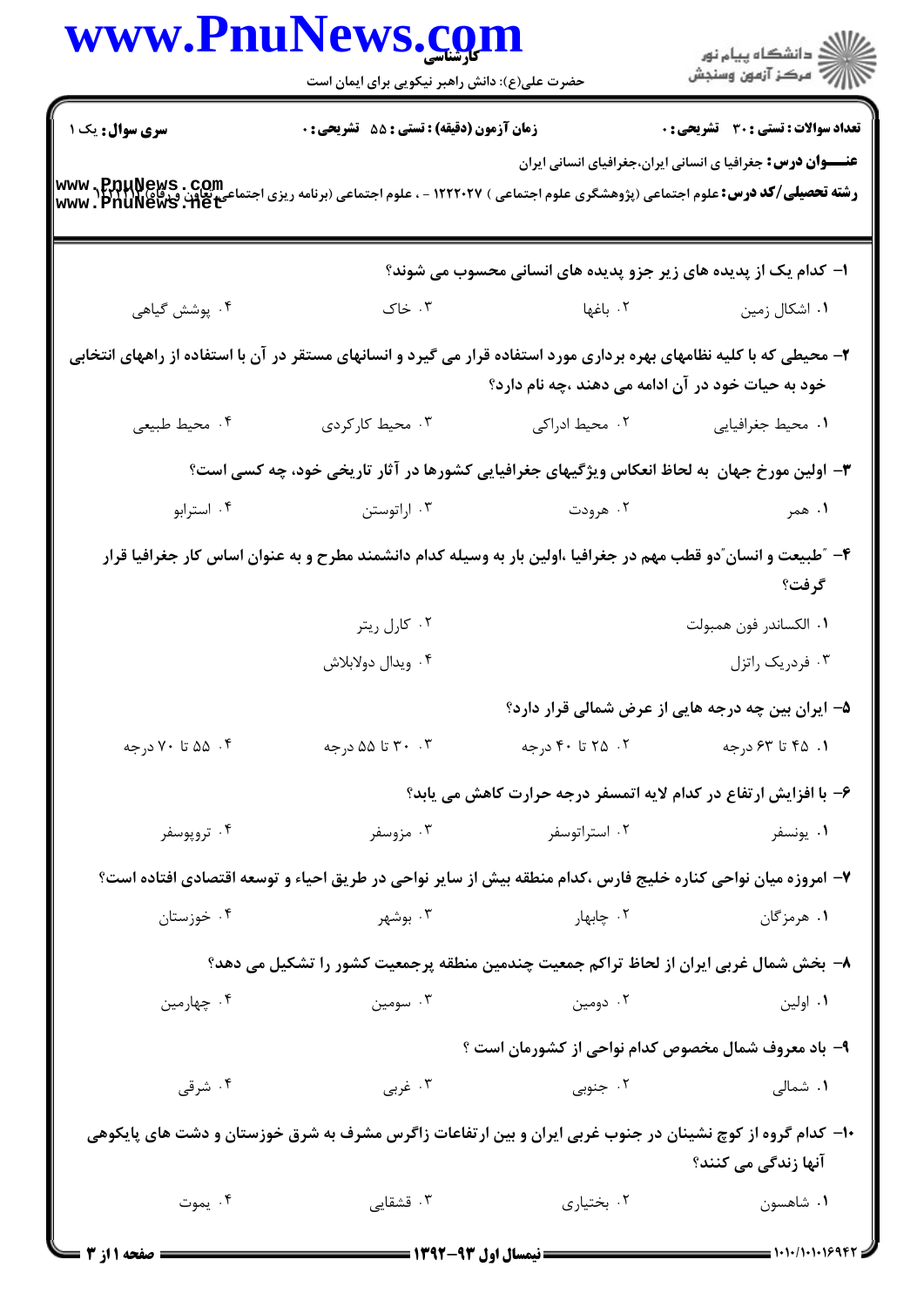| <b>www.PnuNews.co</b>  | حضرت علی(ع): دانش راهبر نیکویی برای ایمان است                                                                                                                          |                                                                | ڪ دانشڪاه پيام نور<br>ر∕⊂ مرڪز آزمون وسنڊش                        |
|------------------------|------------------------------------------------------------------------------------------------------------------------------------------------------------------------|----------------------------------------------------------------|-------------------------------------------------------------------|
| <b>سری سوال : ۱ یک</b> | زمان آزمون (دقيقه) : تستى : 55 آتشريحى : 0                                                                                                                             |                                                                | تعداد سوالات : تستى : 30 ٪ تشريحي : 0                             |
|                        | <b>رشته تحصیلی/کد درس:</b> علوم اجتماعی (پژوهشگری علوم اجتماعی ) ۱۲۲۲۰۲۷ - ، علوم اجتماعی (برنامه ریزی اجتماعی تعاون و رفاه) www ,PnuNews . Com<br>www . PnuNews . net |                                                                | <b>عنـــوان درس:</b> جغرافیا ی انسانی ایران،جغرافیای انسانی ایران |
|                        |                                                                                                                                                                        |                                                                | 11- در کدام منطقه کوچ به صورت افقی انجام می شود؟                  |
| ۰۴ جنوب شرقی           | ۰۳ جنوب غربي                                                                                                                                                           | ۰۲ شمال غربی                                                   | ۰۱ شمال شرقی                                                      |
|                        |                                                                                                                                                                        | ۱۲- یموت ها و چارواها جزو طوایف کدام گروه قومی هستند؟          |                                                                   |
| ۰۴ بلوچ                | ۰۳ عرب                                                                                                                                                                 | ۰۲ کرد                                                         | ۰۱ ترکمن                                                          |
|                        |                                                                                                                                                                        |                                                                | ۱۳- سرمایه اصلی روستانشینان چه چیزی است؟                          |
| ۰۴ ابزارآلات كشاورزى   | ۰۳ دام $\cdot$                                                                                                                                                         | ۰۲ زمین                                                        | ١. آب                                                             |
|                        | ۱۴– منطقه غرب به طور اعم و استان کردستان به طور اخص قلمرو کدام دسته از روستاهای کشور است؟                                                                              |                                                                |                                                                   |
|                        | ۰۲ روستاهای کوهستانی                                                                                                                                                   | ۰۱ روستاهای دشت و جلگه                                         |                                                                   |
|                        | ۰۴ روستاهای میانکوهی                                                                                                                                                   |                                                                | ۰۳ روستاهای کوهپایه                                               |
|                        | ۱۵– مهمترین قلمرو روستاهای برخوردار از آب رودخانه ای بعد از جلگه های شمالی کشور، کدام منطقه است؟                                                                       |                                                                |                                                                   |
|                        | ۰۲ جنوب شرقی کشور                                                                                                                                                      |                                                                | ۰۱ جلگه های جنوب کشور                                             |
|                        | ۰۴ شمال شرقی                                                                                                                                                           |                                                                | ۰۳ جلگه های جنوب غربی                                             |
|                        |                                                                                                                                                                        | ۱۶– ارتفاعات غربی کشور قلمرو کدام دسته از روستاها است؟         |                                                                   |
| ۰۴ میانکوهی            | ۰۳ پایکوه <sub>ی</sub>                                                                                                                                                 | ۰۲ کوهستانی                                                    | ۰۱ دشت و جلگه                                                     |
|                        | ۱۷– در بدو پیدایش شهر کدام دسته از عوامل در صدر عوامل به وجود آورنده آن قرار می گیرند؟                                                                                 |                                                                |                                                                   |
| ۰۴ عوامل مذهبی         | ۰۳ عوامل دفاعی-نظامی                                                                                                                                                   | ۰۲ عوامل محیطی                                                 | ۰۱ عوامل تجاري                                                    |
|                        | ۱۸– شهر هگمتانه (همدان امروزی) در جریان شکل گیری کدام نظام حکومتی مستقل به وجود آمد؟                                                                                   |                                                                |                                                                   |
| ۰۴ مادها               | ۰۳ پارتيان                                                                                                                                                             | ۰۲ هخامنشیان                                                   | ٠١ ساسانيان                                                       |
|                        |                                                                                                                                                                        | ۱۹- کدام یک از شهرهای زیر در زمان سلسله هخامنشیان ایجاد گردید؟ |                                                                   |
| ۰۴ تيسفون              | ۰۳ فیروزآباد                                                                                                                                                           | ۰۲ شوش                                                         | ۰۱ نیشاپور                                                        |
|                        | <b>۴۰</b> - آتشکده های زیاد و فراوان از ویژگیهای بارز شهرهای کدام دوره تاریخی ایران می باشد؟                                                                           |                                                                |                                                                   |
|                        | ۰۳ پارتيان                                                                                                                                                             | ۰۲ سلوکیها                                                     | ۰۱ هخامنشیان                                                      |